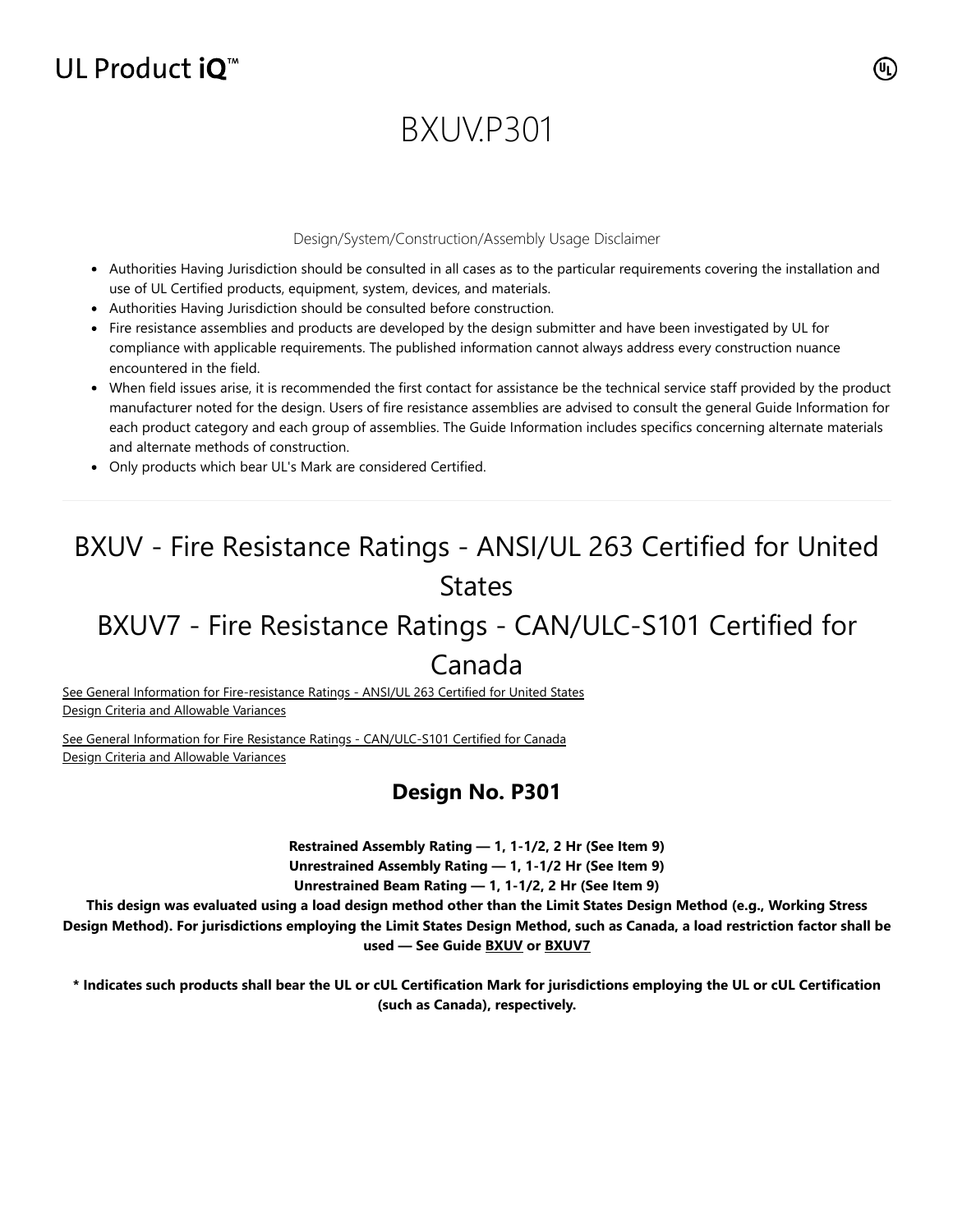

1. **Steel Supports —** Min size W6x16 beam, or min size 10K1 and 12K5 steel joists.

2. **Roof Covering —** Consisting of hot mopped or cold application bituminous materials compatible with the insulation(s) described herin which provide Class A, B or C coverings. See Roofing Materials and Systems Directory-Roof Covering Materials (TEVT).

2A. In lieu of Item 2, roof covering consisting of single ply Roofing Membrane\* that is ballasted, adhered, or mechanically attached as permitted under the respective manufacturer's Classification. See Fire Resistance Directory-Roofing Membranes (CHCI).

3. **Roof Insulation-Foamed Plastic\* —** 36 by 48 inch (minimum size) polyisocyanurate formed insulation boards applied in one or multiple layers to the minimum thickness as required for the hourly rating as indicated in Item 9. No limit on maximum overall thickness. Boards to be installed with end joints staggered a minimum of 6 inches in adjacent rows. When applied in more than one layer, each layer to be offset in both directions from layer below a minimum of 6 inches in order to lap all joints. **CARLISLE SYNTEC SYSTEMS, A DIVISION OF CARLISLE CONSTRUCTION MATERIALS, LLC** — Type HP-N

**FIRESTONE BUILDING PRODUCTS CO L L C** — "ISO 95+ GL", "ISO 95+ FK", "RESISTA", "ISOGARD HD Composite Board", "ISO 95+GL NH", "ISOGARD GL", "ISOGARD CG"

**JOHNS MANVILLE** — ENRGY 3 25 psi, ENRGY 3, Tapered ENRGY 3, Tapered ENRGY 3 25 psi, ENRGY 3 AGF, Tapered ENRGY 3 AGF, ENRGY 3 25 psi AGF, Tapered ENRGY 3 25 psi AGF, ENRGY 3 CGF, Tapered ENRGY 3 CGF, ENRGY 3 25 psi CGF, Tapered ENRGY 3 25 psi CGF, ISO-3, Tapered ISO-3, ValuTherm, Tapered ValuTherm, ValuTherm 25 psi, Tapered ValuTherm 25 psi, ValuTherm AGF, Tapered ValuTherm AGF, ValuTherm 25 psi AGF, Tapered ValuTherm 25 psi AGF, ValuTherm CGF, Tapered ValuTherm CGF, ValuTherm 25 psi CGF, Tapered ValuTherm 25 psi CGF

**LOADMASTER SYSTEMS INC** — Loadmaster Polyisocyanurate Insulation

3A. **Mineral and Fiber Boards —** Applied in one or more layers to the minimum thickness as required for the hourly rating as indicated in Item 9 with or without adhesive applied between the vapor barrier and roof deck units, vapor barrier and board, and each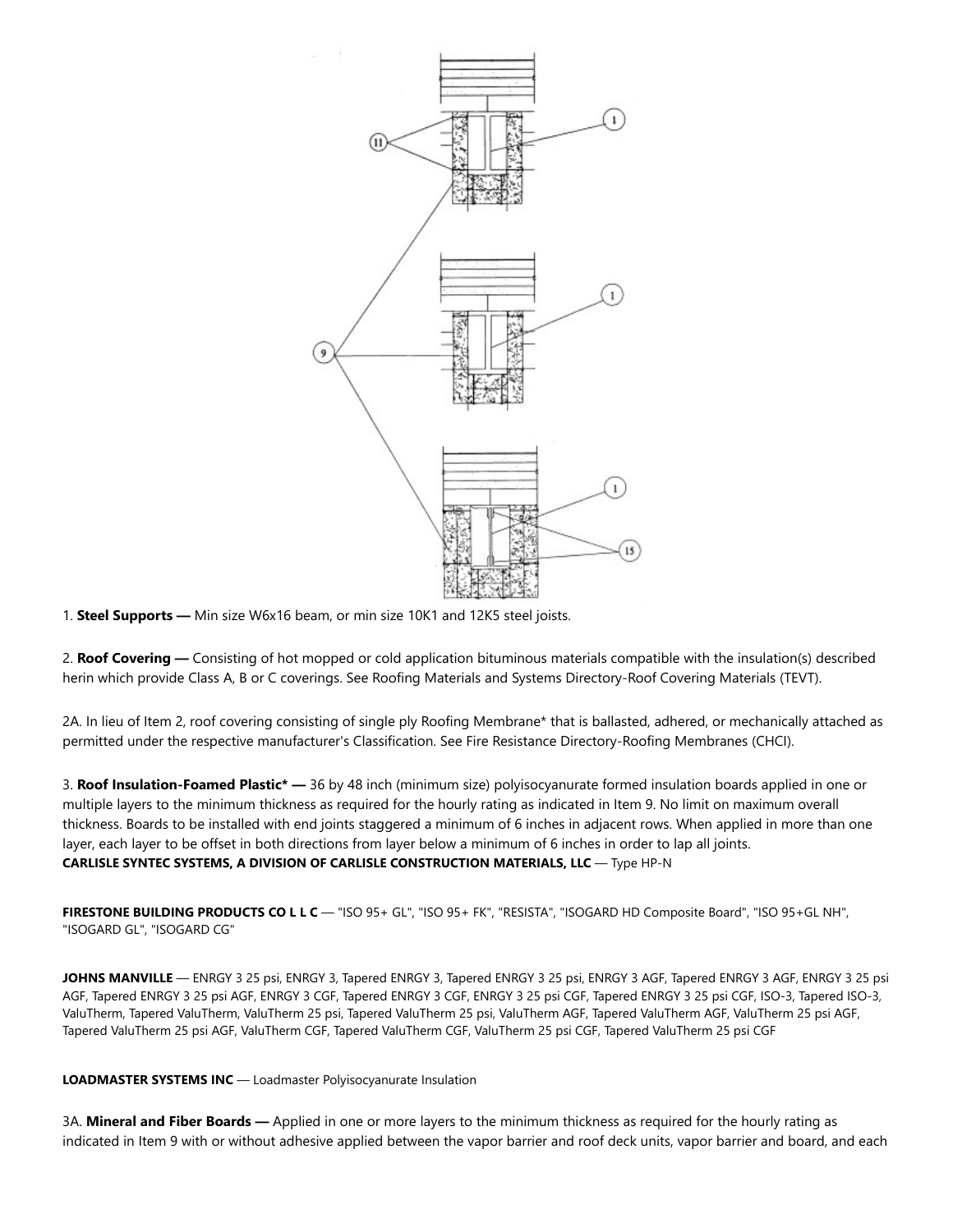layer of board. When more than one layer is required, each layer of board to be offset in both directions from layer below a minimum of 6 inches in order to lap all joints. Minimum thickness is as required in Item 9.

3B. **Foamed Plastic\* —** Optional - (Not Shown) - Maximum 1 in. thick polyisocyanurate foamed plastic insulation boards, nom 48 by 48 or 96 in. Boards may be applied as the top layer in addition to the specified minimum thickness of any roofing system described herein, as long as the roofing system states that there is no limit on maximum thickness. Joints offset in both directions from layer below.

**FIRESTONE BUILDING PRODUCTS CO L L C** — "ISOGARD HD"

4. **Vapor Retarder-Sheathing Material\* —** (Optional-Not Shown) — Vinyl film or paper scrim vapor barrier, applied to steel roof deck with adhesive (Item 5), asphalt (Item 6) or laid loosely, overlapped approximately 2 inches on adjacent sheets. See Sheathing Material (CHIZ) category for names of manufacturers.

5. **Adhesive\* —** (Optional) — The vapor retarder or the first layer of roof insulation may be secured with adhesive to the steel crest surfaces. Also used to attach the first layer of insulation to vapor and each additional layer of insulation. Applied in 1/2 in. with ribbons 6 inches OC at 0.4 gal per 100 sq ft. See Adhesive (GYWR) category for names of manufacturers.

6. **Asphalt or Coal Tar Pitch\* —** (Optional-Not Shown) — The vapor retarder or the first layer of roof insulation may be secured with asphalt or coal tar pitch to the steel crest surfaces at a maximum rate of 15 lbs per 100 sq ft. Also used to attach the first layer of insulation to vapor retarder and each additional layer of roof insulation applied at a maximum rate of 25 lbs per 100 sq ft.

7. **Mechanical Fasteners —** (Optional-Not Shown) — Mechanical screw-type fastener with metal or plastic washer designed for the purpose may be used to attach one or more layers of insulation to the steel roof deck.

8. **Steel Roof Deck —** (Unclassified) — Minimum 1-1/2 in. deep galvanized, painted or phosphatized fluted steel deck. Minimum gauge is 24 MSG. Ends overlapped at supports minimum 4 inch and welded to supports at deck laps at a maximum of 12 inches OC between sides of units. Side laps of adjacent units welded, button-punched, or secured together with No. 12 by 3/4 inch long selfdrilling, self-tapping steel screws spaced a maximum of 33 inches OC. **Classified Steel Floor and Form Units\*** — Noncomposite, 1- 1/2 in. deep, galv units, min gauge is 22 MSG. Welded to supports with welding washers 12 in. OC. Side lap joints of adjacent units welded or secured together with No. 12 by 1/2 in. Self-drilling, self-tapping steel screws midway between steel joists. **CANAM GROUP INC** — Types P-3606 or P-3615; 36 in. wide Types 1.5B, 1.5BI

**CANAM STEEL CORP** — Types P-3606 or P-3615

9. **Batts and Blankets\* —** Mineral wool batts applied in one or multiple layers to the thicknesses shown below. For beam and joist application, attached by impaling over clip-on studs (Item 10). But joints spaced 48 inches OC. For Deck application, attached with self-tapping insulation screws (Item 12). Butt joints spaced 48 inches OC perpendicular to flutes and lap joints spaced 24 inches OC parallel to the flutes. For multiple layer applications, staggered joints are not required. Adjacent butt joints are to be offset 24 in.

**Min. Thickness of Type CB on Steel Roof Deck (In.)**

| <b>Restrained</b>        | <b>Unrestrained</b>    | $2 \ln 0$              | Min 3 In. of           |
|--------------------------|------------------------|------------------------|------------------------|
| <b>Assembly Rating</b>   | <b>Assembly Rating</b> | <b>Roof Insulation</b> | <b>Roof Insulation</b> |
|                          |                        | $\overline{c}$         | $2 - 1/2$              |
| $1 - 1/2$                | $1 - 1/2$              | 3                      | $3 - 1/2$              |
| 2                        |                        | <b>NR</b>              | $\overline{4}$         |
| 2                        | $1 - 1/2$              | <b>NR</b>              | 4                      |
| $\overline{\phantom{0}}$ | 2                      | <b>NR</b>              | $4 - 1/2$              |

**Min. Thickness of Type CB on Steel Member (In.)**

| Restrained | Unrestrained |                                                        |                                  | <b>Min 12K5</b> |
|------------|--------------|--------------------------------------------------------|----------------------------------|-----------------|
|            |              | Assembly Rating Assembly Rating Min W6 x 16 Steel Beam | Min 10K1 Steel Joist Steel Joist |                 |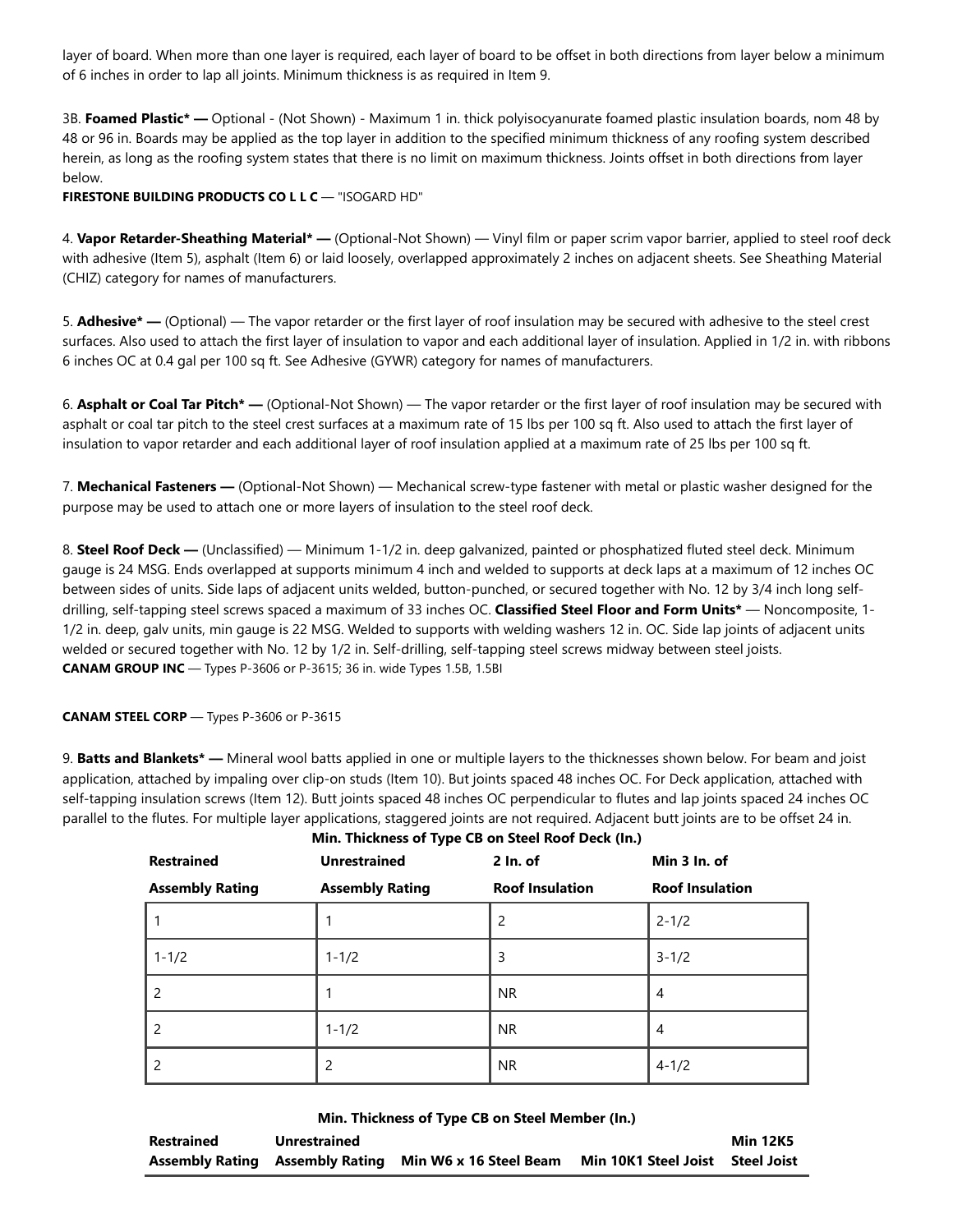|           |           |      | 4         | 4 |
|-----------|-----------|------|-----------|---|
| $1 - 1/2$ | $1 - 1/2$ | $1*$ | 4         | 4 |
|           |           | $1*$ | 4         | 4 |
|           | $1 - 1/2$ | $1*$ | 4         | 4 |
|           |           |      | $ 4-1/2 $ | 4 |

\*2 Inches of Type CB shall be applied to the bottom of the beam flange.

#### **UNITED STATES MINERAL PRODUCTS CO, DBA ISOLATEK INTERNATIONAL** — Type CB

9A. **Spray-Applied Fire Resistive Materials\* —** Alternate for steel beam and joist protection in Item 9. Applied by spraying with water in one or more coats to a final thickness as shown in table below to steel beams and joists that are free of dirt, oil and scale. Use of adhesive is optional. Min average untamped density is 13 pcf with min individual untamped density of 11 pcf for Types DC/F, II, and II HS. Min average and min individual untamped densities are 22 and 19 pcf, respectively, for Type HP. Tamping is optional. For method of density determination, refer to Design Information Section. The thickness of Spray-Applied Fire Resistive Materials on the Structural Members (Item 1) shall be as follows:

| <b>Restrained</b><br><b>Assembly Rating</b> | <b>Unrestrained</b><br><b>Assembly Rating</b> | Min W6 x 16 Steel Beam | <b>Min 10K1 Steel Joist</b> | <b>Min 12K5</b><br><b>Steel Joist</b> |
|---------------------------------------------|-----------------------------------------------|------------------------|-----------------------------|---------------------------------------|
|                                             |                                               | 5/8                    | <b>NR</b>                   | $1 - 1/16$                            |
| $1 - 1/2$                                   | $1 - 1/2$                                     | 13/16                  | $1 - 9/16$                  | $1 - 9/16$                            |
| $\overline{\phantom{0}}$                    |                                               | 5/8                    | $1 - 5/8$                   | $1 - 5/8$                             |
| $\overline{\phantom{0}}$                    | $1 - 1/2$                                     | 13/16                  | $1 - 11/16$                 | $1 - 11/16$                           |
|                                             | 2                                             |                        | $1 - 11/16$                 | $1 - 11/16$                           |

|  | Min. Thickness of SFRM on Steel Member (In.) |  |  |  |  |
|--|----------------------------------------------|--|--|--|--|
|--|----------------------------------------------|--|--|--|--|

**ISOLATEK INTERNATIONAL** — Types D-C/F, HP, II, or Type II HS, Type EBS or Type X adhesive/sealer

9B. **Spray-Applied Fire Resistive Materials\* —** Alternate for steel beam and joist protection in Items 9 or 9A. Applied by mixing with water in accordance with instruction on each bag and applied in one or more coats to a final thickness as shown in the table below to steel beams and joists which are free of dirt, oil or scale. Min average and min individual density of 15 and 14 pcf, respectively, for Types 300, 300AC, 300ES, 300HS, 300N, 3000, 3000ES and SB. For Types 400AC and 400ES min average and min individual density of 22 and 19 pcf, respectively. For method of density determination, see Design Information Section, Sprayed Material.

**Min. Thickness of SFRM on Steel Member (In.)**

| <b>Restrained</b><br><b>Assembly Rating</b> | <b>Unrestrained</b><br><b>Assembly Rating</b> | Min W6 x 16 Steel Beam | <b>Min 10K1 Steel Joist</b> |
|---------------------------------------------|-----------------------------------------------|------------------------|-----------------------------|
|                                             |                                               | 7/16                   |                             |
| $1 - 1/2$                                   | $1 - 1/2$                                     | 9/16                   | $1 - 3/16$                  |
| 2                                           |                                               | 7/16                   | $1 - 3/16$                  |
| 2                                           | $1 - 1/2$                                     | 9/16                   | $1 - 3/16$                  |
| 2                                           | 2                                             | 13/16                  | $1 - 3/16$                  |